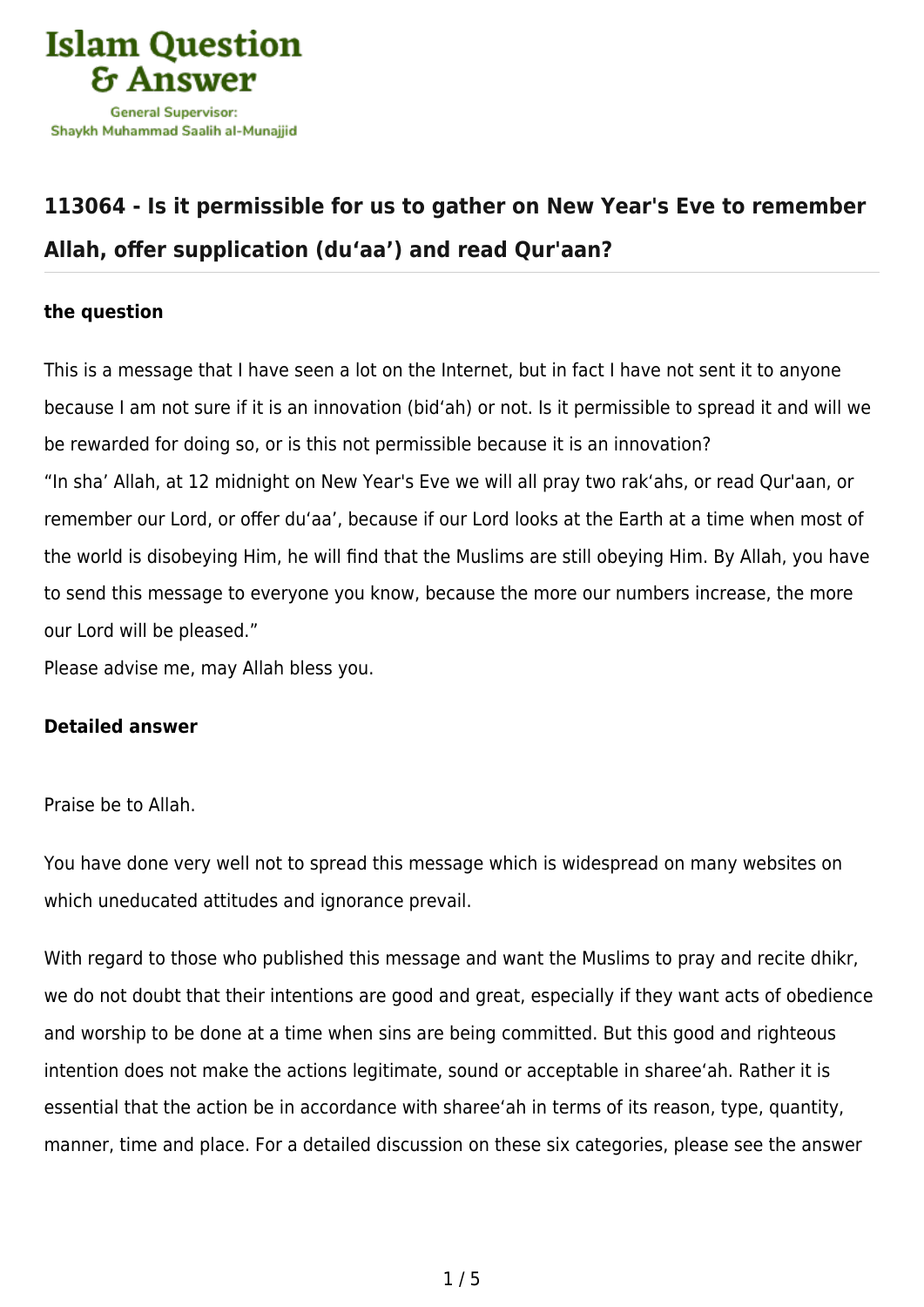

to question number [21519.](https://islamqa.info/en/answers/21519) In this manner the Muslim may distinguish between legitimate and innovated actions.

We may list the reasons why this message should not be spread by noting a number of points, including the following:

1.

There have been Jaahili special occasions and special occasions of the disbelievers and misguided since the time of the Prophet (blessings and peace of Allah be upon him) until the present time, but we have not seen any text from the Prophet (blessings and peace of Allah be upon him) which encourages us to do acts of worship and obedience at the time when others are committing acts of evil and disobedience, or to do prescribed actions at the time when innovated actions are being done. There is no report of any of the well-known imams recommending doing such a thing.

This comes under the heading of dealing with sin by means of innovation, as happened in the case of responding to the innovation of mourning on the occasion of 'Ashoora', as done by the Raafidis, by introducing the innovation of spending a great deal and making a show of joy and happiness.

Shaykh al-Islam Ibn Taymiyah (may Allah have mercy on him) said:

As for taking the days of calamities as occasions for mourning, this is not part of the religion of the Muslims; rather it is closer to the religion of Jaahiliyyah. Thus they missed out on the virtue and reward of fasting on this day. Some other people introduced things on the basis of fabricated hadeeths for which there is no basis, such as the virtue of doing ghusl on this day, or applying kohl to the eyes, or shaking hands. These and similar things are innovations, all of which are makrooh. What is recommended is to fast on this day.

There are also well known reports about spending generously on one's family on this day, such as the hadeeth of Ibraaheem ibn Muhammad ibn al-Muntashir from his father, who said: We heard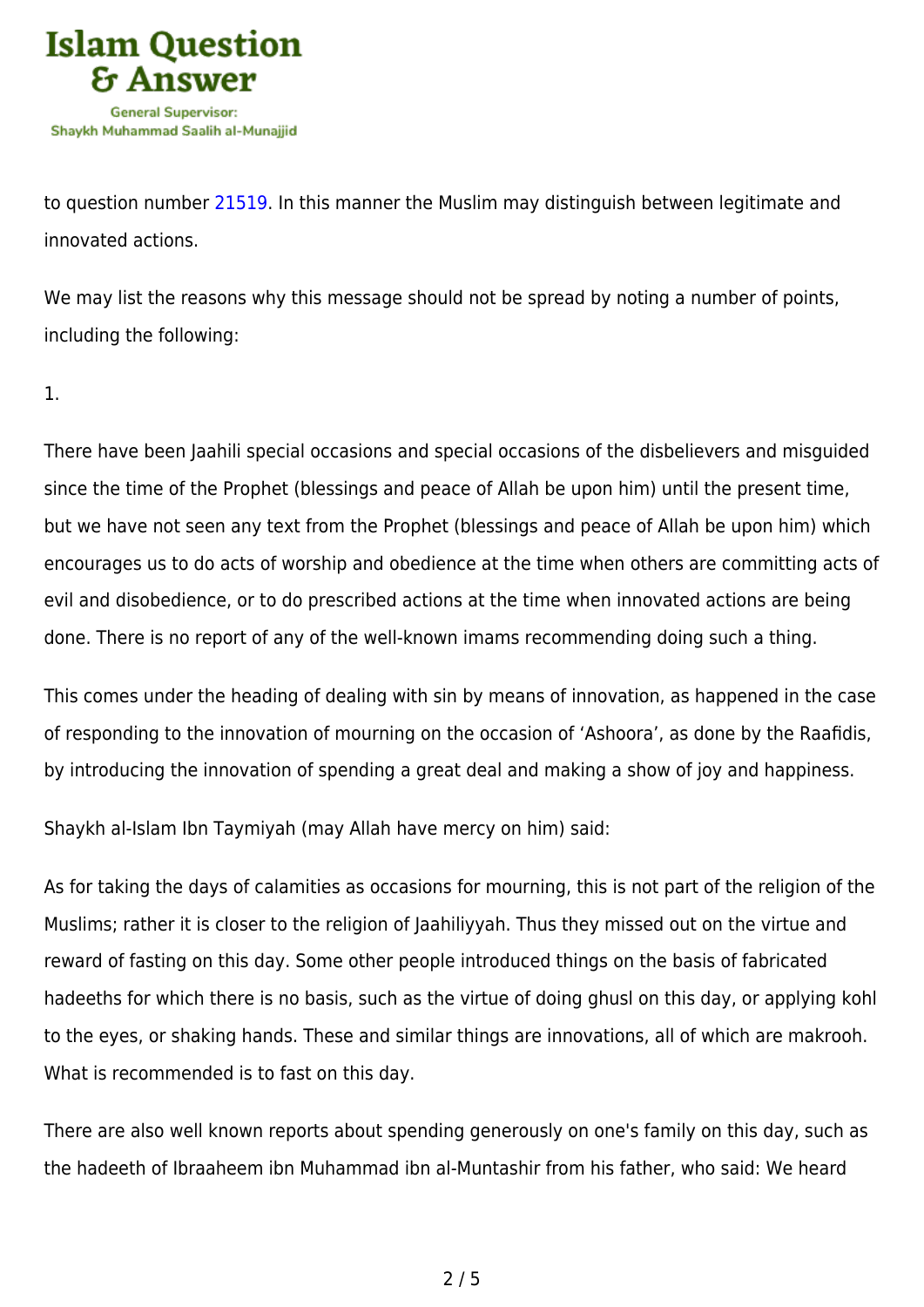

Shavkh Muhammad Saalih al-Munaiiid

that the one who spends generously on his family on the day of 'Ashoora', Allah will give him in abundance for the rest of the year. This was narrated by Ibn 'Uyaynah, but the fact that he said 'we heard that…' and it is not known who said it indicates that the isnaad is munqati' (interrupted). It is most likely that this was fabricated because of the hatred that appeared between the Naasibis and Raafidis. The Raafidis regarded the day of 'Ashoora' as a day of mourning, so the Naasibis fabricated reports about it which indicated that one should spend generously on this day and take it as an Eid. Both views are false.

 It is not permissible for anyone to change anything in Islam for the sake of anyone. Expressing joy and happiness on the day of 'Ashoora' and spending generously on this day are all innovations that were introduced as a reaction against the Raafidis.

Iqtida' al-Siraat al-Mustaqeem, p. 300, 301

We have quoted some other valuable words of Shaykh al-Islam Ibn Taymiyah in the answer to question number [4033](https://islamqa.info/en/answers/4033).

## 2.

There are special times for offering du'aa' and prayers as prescribed in Islam. The Prophet (blessings and peace of Allah be upon him) encouraged us to offer du'aa' at these times, such as the last third of the night, which is the time when the Lord, may He be glorified and exalted, descends to the nearest heaven. Encouraging people to do that at a time when no saheeh text has been narrated concerning it is introducing legislation concerning the reason or the time, and going against sharee'ah with regard to either of them is sufficient to deem the action to be a reprehensible innovation, so how about if it has to do with both of them?!

In the answer to question number [8375,](https://islamqa.info/en/answers/8375) we were asked about giving charity to poor families at the time of the Gregorian New Year, and we replied that it is not allowed. Among the things that we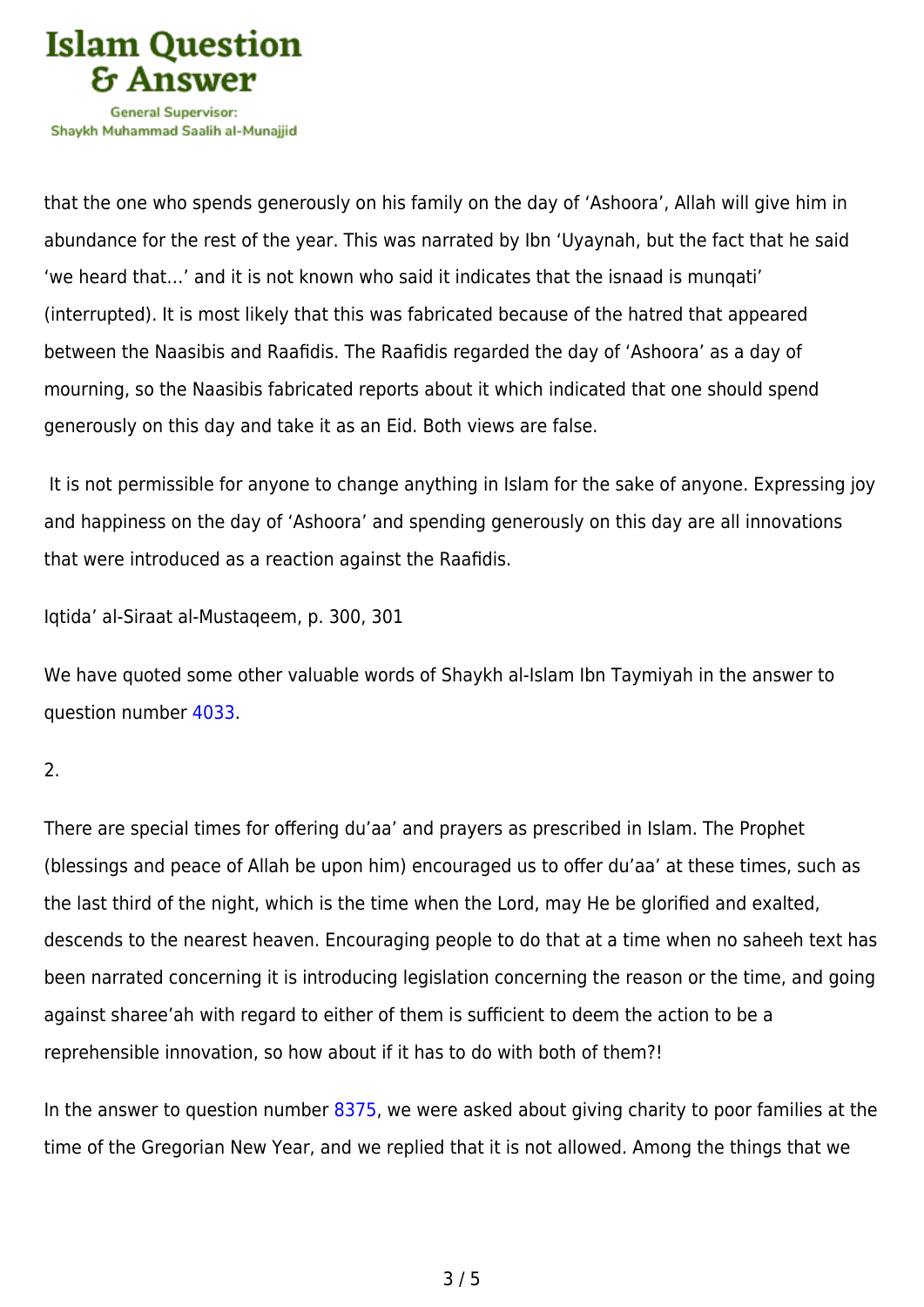

said there was the following:

If we Muslims want to give in charity, we can give to those who really deserve it, and we should not aim to do that specifically on the days of the kaafirs' festivals. We should do that whenever there is a need, and make the most of good and great occasions such as the month of Ramadaan and the first ten days of Dhu'l-Hijjah, and other virtuous occasions when rewards are multiplied. End quote.

The basic principle for a Muslim is to follow (the Sunnah) and not introduce innovations. Allah says (interpretation of the meaning):

"Say (O Muhammad صلى الله عليه وسلم to mankind): 'If you (really) love Allaah, then follow me (i.e. accept Islamic Monotheism, follow the Qur'aan and the Sunnah), Allaah will love you and forgive you your sins. And Allaah is Oft-Forgiving, Most Merciful.'

32. Say (O Muhammad ملم الله عليه وسلم عليه وسلم 32. Say (O Muhammad صلى الله عليه وسلم عليه وسلم)." But if they turn away, then Allaah does not like the disbelievers'"

[Aal 'Imraan 3:21, 32].

Ibn Katheer (may Allaah have mercy on him) said:

This verse states that everyone who claims to love Allah but is not following the path of Muhammad (blessings and peace of Allah be upon him) is lying in his claim unless he follows the path or religion of Prophet Muhammad (blessings and peace of Allah be upon him) in all his words and deeds, as it is proven in al-Saheeh that the Messenger of Allah (blessings and peace of Allah be upon him) said: "Whoever introduces an action that is not part of this matter of ours will have it rejected."

Tafseer Ibn Katheer, 2/32